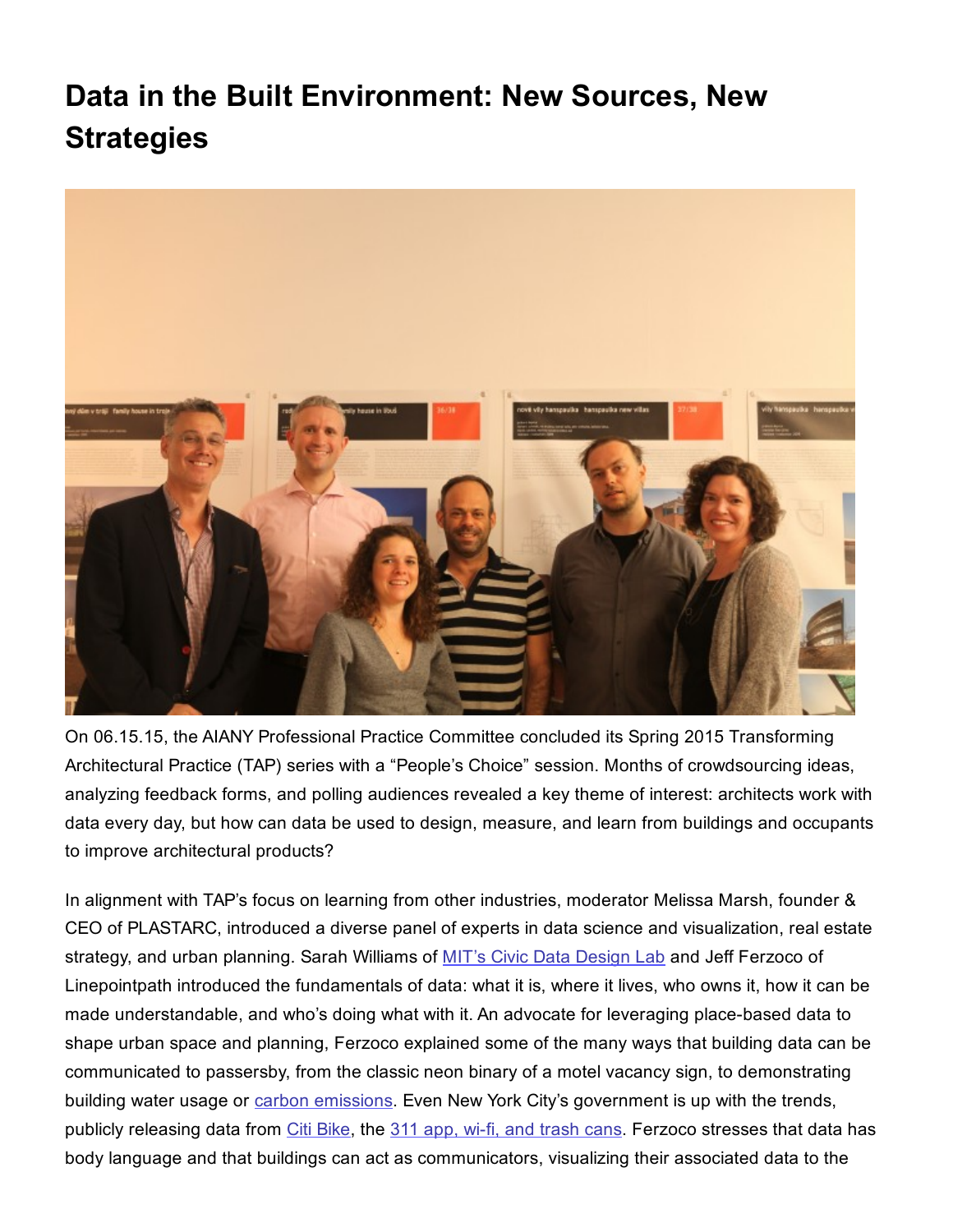public as a macro-level narrative of the urban experience.

Consider that most New Yorkers have a GPS, fitness tracker, communicator, and camera in their pockets. Where historically anecdotal evidence and inaccessible machine data failed to spark engagement, the public is now key in creating data that starts debates, tells stories, and exposes urban patterns to affect policy change – and many actively participate in these conversations.

Williams engages the public to both leverage existing data and create new datasets, highlighting the influence of [Foursquare's](http://www.civicdatadesignlab.org/#/made-in-midtown/) "check-in" feature in enabling public participation. From NYC's Made in Midtown [campaign](http://www.civicdatadesignlab.org/#/made-in-midtown/) to mapping the [migratory](http://www.moma.org/collection/browse_results.php?criteria=O%3AAD%3AE%3A33292&page_number=1&template_id=1&sort_order=1) flow between cities and prisons, Williams prompted audience members to consider their role in designing buildings and creating spaces: "Leverage this available data to actively listen, understand, and effectively design for your audience."

Darrick Borowski, creative director at ARExA, advocates for the unique skillsets of the design profession to present and apply data in an impactful and accessible manner. Borowski uses [Grasshopper,](http://are-a.net/portfolio/nestm-greenlab/) geometry, and algorithms to explore relationships between architectural features and social drivers – from economics and [food,](http://are-a.net/portfolio/keene-energy-agriculture-project-keap/) to natural resources and pollution. His team explores measurable human patterns, like food consumption and workplace interaction, to evolve designs beyond typical spatial perspectives and scales. In collaboration with PLASTARC, Borowski maps and visualizes the interactions of analysts on a financial trading floor so that designers can discover a relationship between physical distance and frequency of communication, and then use it to design more effective floor plans in a city where every square foot is costly. Data-driven design presents endless opportunities for learning, measuring through post-occupancy, re-evaluating, improving, and delivering again.

While firms like ARExA are exploring the power of data to understand and predict spatial interaction, clients are also increasingly well-informed, entering the real estate or design market ready to leverage their own data to inform architectural solutions. Phil Kirschner of JLL emphasized the array of occupantcentric data tools that are becoming more widely used. During Kirschner's [development](http://workdesign.com/2012/09/coworking-is-smart-working-at-credit-suisse/) of Smart Working at Credit Suisse, his team deployed [Tableau](http://www.tableau.com/), a user-friendly data visualization tool, to better understand the organization's workplace performance needs before engaging designers. Deploying the Smart Working mobility program, collecting workplace data, and assessing occupancy patterns painted a unique picture of workplace utilization, which directly informed the planning and design of new Credit Suisse locations. Assessing existing workplace data sets like VPN login, badge swipe, and room booking data also helps clients design for mobility, leveraging data-driven knowledge of workstation popularity, adjacency, and communication patterns.

These tech-savvy occupants represent a future state where real estate developers and management companies will deploy their own data to inform space planning before even hiring an architect or designer. In anticipation of this shift, it is the responsibility of the architectural community to seek out building data, to become comfortable with it through architectural education and firm methods, and to lead the data-driven design conversation. This session's panelists concluded that data can always